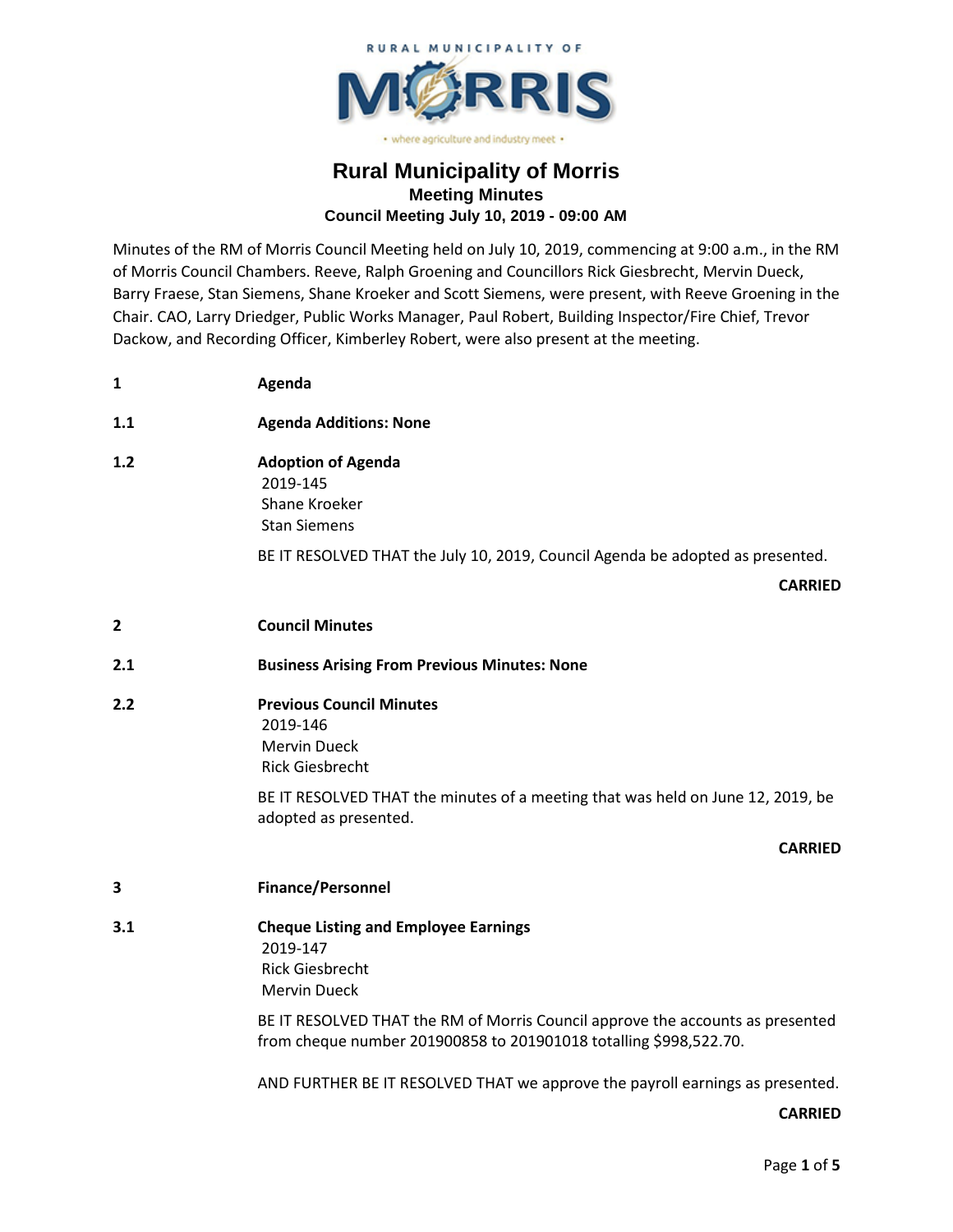| 3.2 | RM of Morris Financial Statements - June 2019<br>2019-148<br><b>Mervin Dueck</b><br><b>Stan Siemens</b>                                                                                              |  |  |
|-----|------------------------------------------------------------------------------------------------------------------------------------------------------------------------------------------------------|--|--|
|     | BE IT RESOLVED THAT the RM of Morris Council adopt the June 2019, Financial<br>Statements as presented.                                                                                              |  |  |
|     | <b>CARRIED</b>                                                                                                                                                                                       |  |  |
| 4   | <b>Public Hearings: None</b>                                                                                                                                                                         |  |  |
| 5   | <b>Delegations: None</b>                                                                                                                                                                             |  |  |
| 6   | <b>Action Correspondence: None</b>                                                                                                                                                                   |  |  |
| 7   | <b>Reports</b>                                                                                                                                                                                       |  |  |
| 7.1 | Reeve Report - May & June 2019                                                                                                                                                                       |  |  |
|     | RM of Morris Council reviewed the Reeve Reports.                                                                                                                                                     |  |  |
| 7.2 | Building Permit Value Report & 2019 Building Permit Listing - Administration                                                                                                                         |  |  |
|     | RM of Morris Council reviewed the Building Permit Value Report and the 2019<br>Building Permit Listing as provided by the Administration Office.                                                     |  |  |
| 7.3 | <b>Building Inspector/Fire Chief Report</b>                                                                                                                                                          |  |  |
|     | RM of Morris Council reviewed the Building Inspector/Fire Chief Report. Mr.<br>Dackow also reported to Council that there were two additional emergency calls<br>since the submission of his report. |  |  |
| 7.4 | <b>Public Works Manager Report</b>                                                                                                                                                                   |  |  |
|     | Ditching:                                                                                                                                                                                            |  |  |
|     | Almost 11 miles done<br>٠                                                                                                                                                                            |  |  |
|     | Roads:                                                                                                                                                                                               |  |  |
|     | Dust Control has been completed as of July 2nd<br>٠                                                                                                                                                  |  |  |
|     | Rosenort and Lowe Farm Streets had crack filling done<br>$\bullet$                                                                                                                                   |  |  |
|     | Roadside mowing is moving along pretty good<br>٠                                                                                                                                                     |  |  |
|     | Urban:                                                                                                                                                                                               |  |  |
|     | Working on the old south dyke storm sewer in Rosenort<br>٠                                                                                                                                           |  |  |
|     | Still need to go finish up the storm drains and seed grass in Aubigny<br>$\bullet$                                                                                                                   |  |  |
|     | Utility:                                                                                                                                                                                             |  |  |
|     | Rosenort lift station was repaired on July 2nd                                                                                                                                                       |  |  |
|     | <b>Additions:</b>                                                                                                                                                                                    |  |  |

• Eagle Edge Exteriors will be looking at the Sperling arena to give a price for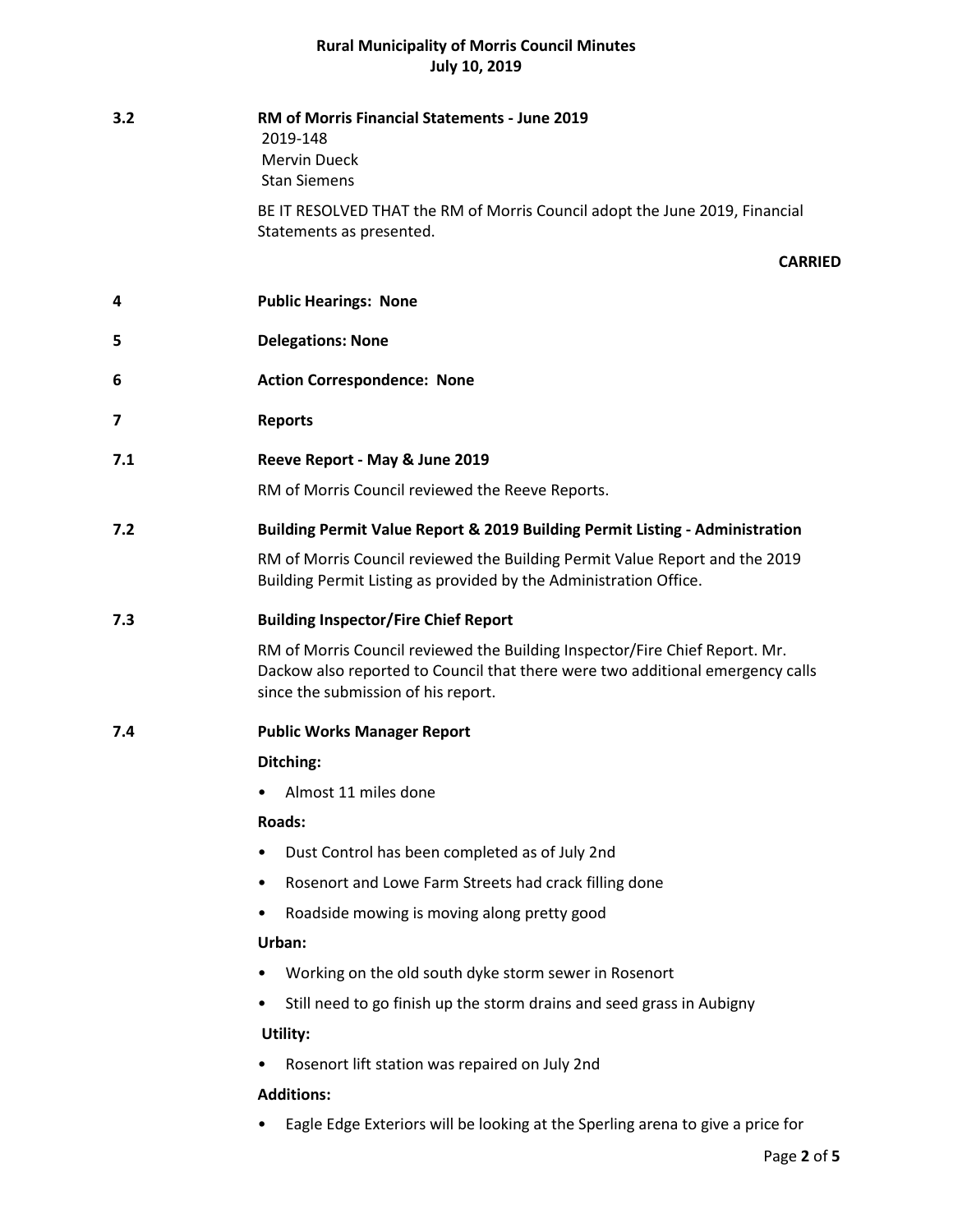eavestroughs

• The Lowe Farm mainline and hydrant valve replacement will take place at the Public Works Manager's discretion

| 8    | Information                                                                                                                                                                                                               |  |  |
|------|---------------------------------------------------------------------------------------------------------------------------------------------------------------------------------------------------------------------------|--|--|
|      | The RM of Morris Council reviewed the following information.                                                                                                                                                              |  |  |
| 8.1  | CAO Meeting Highlights - June 20, 2019                                                                                                                                                                                    |  |  |
|      | The CAO advised the RM of Morris Council that the big point of the discussion was<br>effective communication. The CAO recommends looking into an alert notification<br>system to update residents in case of emergencies. |  |  |
| 8.2  | Rosenort Chamber Meeting Minutes - June 26, 2019                                                                                                                                                                          |  |  |
| 8.3  | Valley Regional Library Meeting Minutes - June 10, 2019 & Financial Statements<br>and Audit Results - December 31, 2018                                                                                                   |  |  |
| 8.4  | Morris & District Centennial Museum Inc. - Meeting Minutes, June 19, 2019                                                                                                                                                 |  |  |
| 8.5  | Prairie Rose School Division Pulse & Board Meeting Highlights - June 10, 2019 &<br>June 17, 2019                                                                                                                          |  |  |
| 8.6  | Red River Valley School Division Meeting Minutes - May 6, 2019 & May 27, 2019                                                                                                                                             |  |  |
| 8.7  | <b>RM of Morris Board of Revision Public Notice</b>                                                                                                                                                                       |  |  |
| 8.8  | <b>Manitoba Good Roads Association Newsletter - June 2019</b>                                                                                                                                                             |  |  |
| 8.9  | Proposal to Subdivide - 4152-19-7832 - William Thiessen & Lucille Thiessen -<br><b>Certificate of Approval</b>                                                                                                            |  |  |
| 8.10 | Proposal to Subdivide - 4152-19-7852 - 3103714 Manitoba Ltd. - Conditional<br>Approval                                                                                                                                    |  |  |
| 8.11 | Proposal to Subdivide - 4152-19-7803 -Karl James Bergman & Angela Dawn -<br><b>Bergman - Certificate of Approval</b>                                                                                                      |  |  |
| 8.12 | RM of Macdonald Notice of Public Hearings - July 29, 2019 & August 13, 2019                                                                                                                                               |  |  |
| 8.13 | 2019 Climate Change Conference & FCM Gala Dinner - Invite                                                                                                                                                                 |  |  |
|      | The Reeve encouraged members to attend. Will try to send a group of four to<br>attend.                                                                                                                                    |  |  |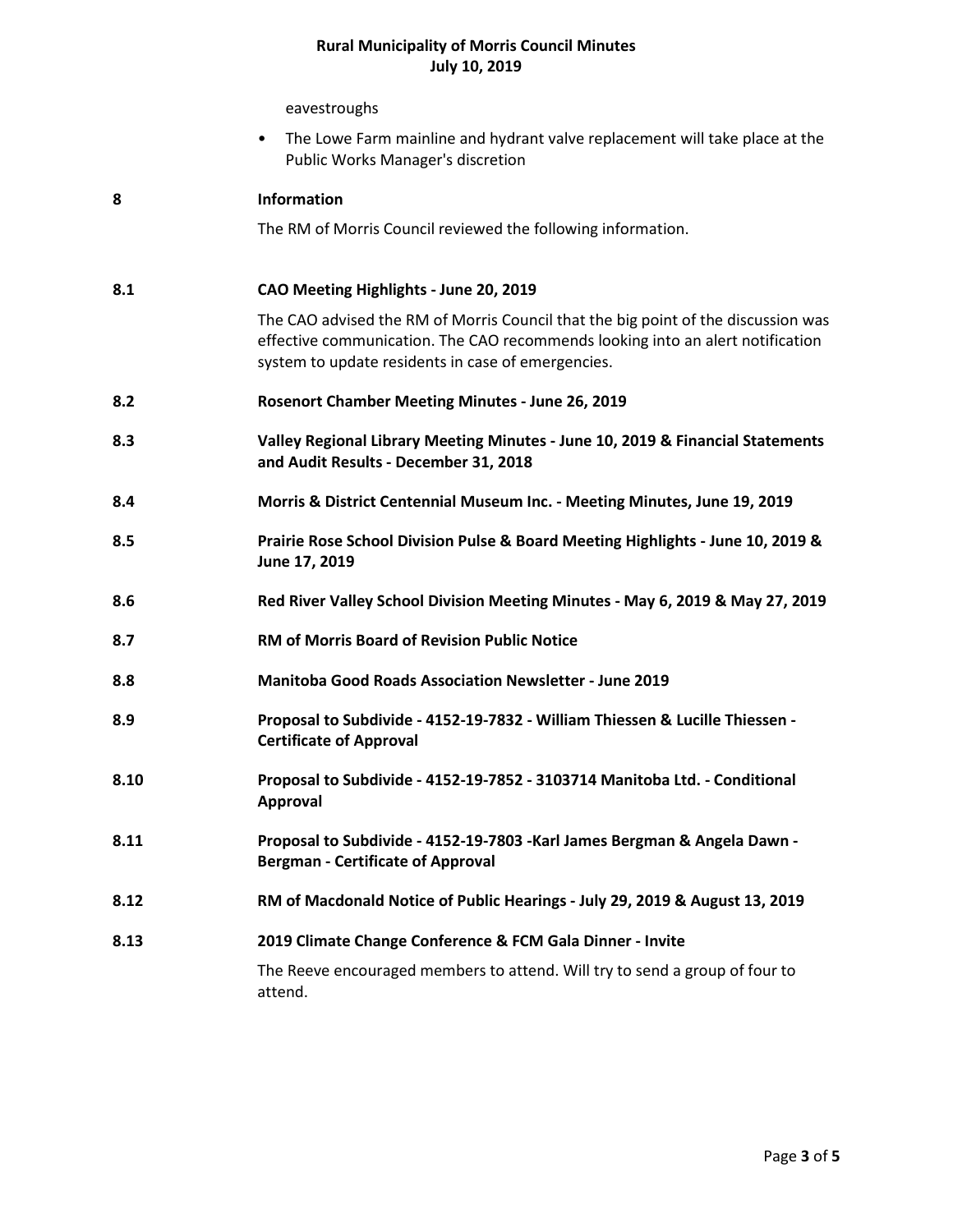| 9   | <b>Other Business</b>                                                                                                                                                                                                                                                      |  |
|-----|----------------------------------------------------------------------------------------------------------------------------------------------------------------------------------------------------------------------------------------------------------------------------|--|
| 9.1 | Proposal to Subdivide - 4152-19-7853, Lot 1, Plan 17955 NE 1/4 31-4-1E, Joseph<br>Ashley Friesen & Brooke Allison Friesen - Roll Number 188200- Tabled Resolution<br>Item 6.2, June 12, 2019, Council Meeting<br>2019-149<br><b>Mervin Dueck</b><br><b>Rick Giesbrecht</b> |  |
|     | BE IT RESOLVED THAT Resolution No. 2019-134 be removed from the table in order<br>to address the matter.                                                                                                                                                                   |  |
|     | <b>CARRIED</b>                                                                                                                                                                                                                                                             |  |
| 9.2 | Tabled Resolution No. 2019-134: Proposal to Subdivide 4152-19-7853 - Lot 1, Plan<br>17955 NE 1/4 31-4-1E, Joseph Ashley Friesen & Brooke Allison Friesen<br>2019-134<br>Shane Kroeker<br><b>Barry Fraese</b>                                                               |  |
|     | BE IT RESOLVED THAT the RM of Morris Council approve the application for<br>subdivision no. 4152-19-7853, subject to the property owner being responsible for<br>the following:                                                                                            |  |
|     | Any and all costs related to the installation of any additional access driveways<br>$\bullet$<br>and roadways that will be required as a result of this subdivision;                                                                                                       |  |
|     | Installation of any water, utility, sewer or other infrastructure, which may be<br>$\bullet$<br>required;                                                                                                                                                                  |  |
|     | Enter into a Development Agreement with the RM of Morris.<br>$\bullet$                                                                                                                                                                                                     |  |
|     | <b>CARRIED</b>                                                                                                                                                                                                                                                             |  |
| 9.3 | By-law 1746/2019, Being a By-law to Establish the Maximum Speed Limit on a<br>Highway or Portion of a Highway Under the Responsible Traffic Authority's<br><b>Jurisdiction - First Reading</b><br>2019-150<br><b>Barry Fraese</b><br>Shane Kroeker                         |  |
|     | THEREFORE BE IT RESOLVED THAT By-law 1746/2019, being a by-law to establish<br>the maximum speed limit on a highway or portion of a highway under the<br>responsible traffic authority's jurisdiction, be given first reading.                                             |  |
|     | <b>CARRIED</b>                                                                                                                                                                                                                                                             |  |
| 9.4 | <b>Animal Control Remuneration</b><br>2019-151<br><b>Barry Fraese</b><br><b>Rick Giesbrecht</b>                                                                                                                                                                            |  |
|     | BE IT RESOLVED THAT the RM of Morris Council increase the remuneration rate for                                                                                                                                                                                            |  |